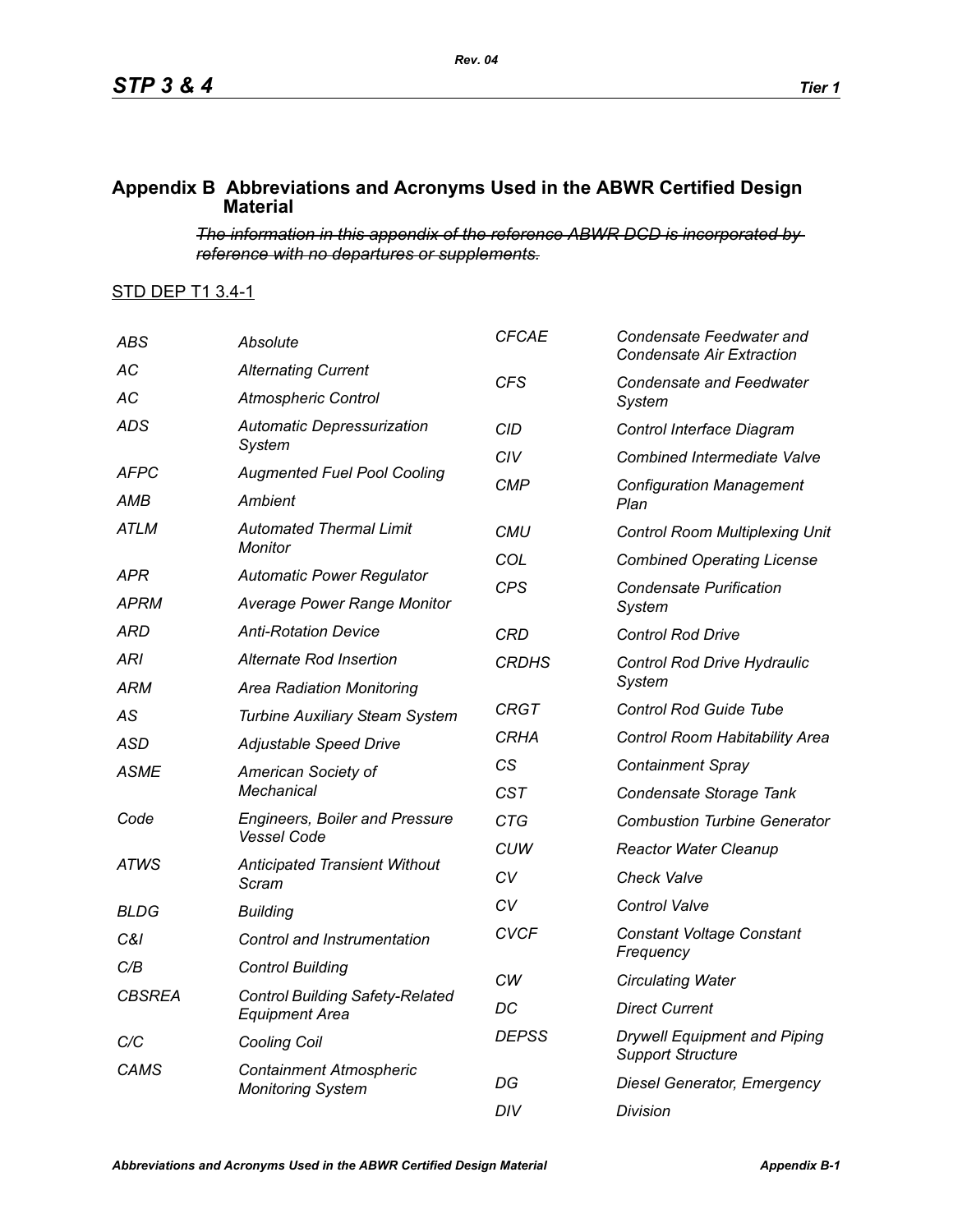| D/S           | <b>Dryer and Separator</b>                                                     | <b>HNCW</b>    | <b>HVAC Normal Cooling Water</b>                        |
|---------------|--------------------------------------------------------------------------------|----------------|---------------------------------------------------------|
| <b>DTMDTE</b> | Digital Trip ModulesFunction                                                   | <b>HPCF</b>    | <b>High Pressure Core Flooder</b>                       |
| DWC           | <b>Drywell Cooling</b>                                                         | <b>HPIN</b>    | <b>High Pressure Nitrogen Gas</b>                       |
| E/B           | <b>Electrical Building</b>                                                     |                | Supply                                                  |
| EAB           | <b>Exclusion Area Boundary</b>                                                 | <b>HSI</b>     | Human-System Interfaces                                 |
| <b>EAROM</b>  | Electrically-Alterable Read-Only<br>Memory                                     | <b>HVAC</b>    | Heating, Ventilating, and Air<br>Conditioning           |
| <b>ECCS</b>   | <b>Emergency Core Cooling</b><br>System                                        | HWH            | <b>Hot Water Heating</b>                                |
|               |                                                                                | НX             | <b>Heat Exchanger</b>                                   |
| EDG           | <b>Emergency Diesel Generator</b>                                              | IA             | <b>Instrument Air</b>                                   |
| <b>EMC</b>    | <b>Electromagnetic Compatibility</b>                                           | <b>ICGT</b>    | In-Core Guide Tube                                      |
| EMI           | Electromagnetic Interference                                                   | <b>1&amp;C</b> | <b>Instrumentation and Control</b>                      |
| <b>EMSECF</b> | <b>Essential Multiplexing</b><br><b>SystemCommunication</b><br><b>Function</b> | <b>INST</b>    | Instrumentation                                         |
|               |                                                                                | <b>ISLOCA</b>  | <b>Intersystem Loss-of-Coolant</b><br>Accident          |
| EPD           | <b>Electrical Power Distribution</b>                                           | ISI            | <b>In-Service Inspection</b>                            |
| ESD           | Electrostatic Discharge                                                        | <b>ITAAC</b>   | Inspection, Tests, Analyses,<br>and Acceptance Criteria |
| <b>ESF</b>    | <b>Engineered Safety Feature</b>                                               |                |                                                         |
| <b>FCS</b>    | <b>Flammability Control System</b>                                             | <b>ITP</b>     | <b>Initial Test Program</b>                             |
| <b>FCU</b>    | <b>Fan Coil Unit</b>                                                           | IV             | <b>Intercept Valve</b>                                  |
| <b>FDWC</b>   | <b>Feedwater Control</b>                                                       | <b>ISV</b>     | <b>Intercept Stop Valve</b>                             |
| <b>FIV</b>    | <b>Flow-Induced Vibration</b>                                                  | <b>LCP</b>     | <b>Local Control Panels</b>                             |
| <b>FMCRD</b>  | <b>Fine Motion Control Rod Drive</b>                                           | LCW            | <b>Low Conductivity Waste</b>                           |
| FP            | <b>Fire Protection</b>                                                         | LD             | <b>Load Driver</b>                                      |
| <b>FPC</b>    | <b>Fuel Pool Cooling and Cleanup</b>                                           | LDS            | <b>Leak Detection and Isolation</b>                     |
| FPS           | <b>Fire Protection System</b>                                                  |                | System                                                  |
| FW            | Feedwater                                                                      | LOCA           | Loss-of-Coolant Accident                                |
| GL            | Grade Level                                                                    | <b>LOPP</b>    | <b>Loss of Preferred Power</b>                          |
| GSC           | <b>Gland Seal Condenser</b>                                                    | <b>LPFL</b>    | Low Pressure Core Flooder                               |
| HAZ           | <b>Heat-Affected Zone</b>                                                      | <b>LPMS</b>    | <b>Loose Parts Monitoring System</b>                    |
| <b>HCU</b>    | <b>Hydraulic Control Unit</b>                                                  | <b>LPRM</b>    | <b>Local Power Range Monitor</b>                        |
| <b>HCW</b>    | <b>High Conductivity Waste</b>                                                 | <b>LPZ</b>     | <b>Low Population Zone</b>                              |
| <b>HECW</b>   | <b>HVAC Emergency Cooling</b><br>Water                                         | <b>LSPS</b>    | <b>Lighting and Servicing Power</b><br>Supply           |
| <b>HEPA</b>   | <b>High Efficiency Particulate Air</b>                                         | МC             | Main Condenser                                          |
| <b>HFE</b>    | <b>Human Factors Engineering</b>                                               | M/C            | Metal-Clad                                              |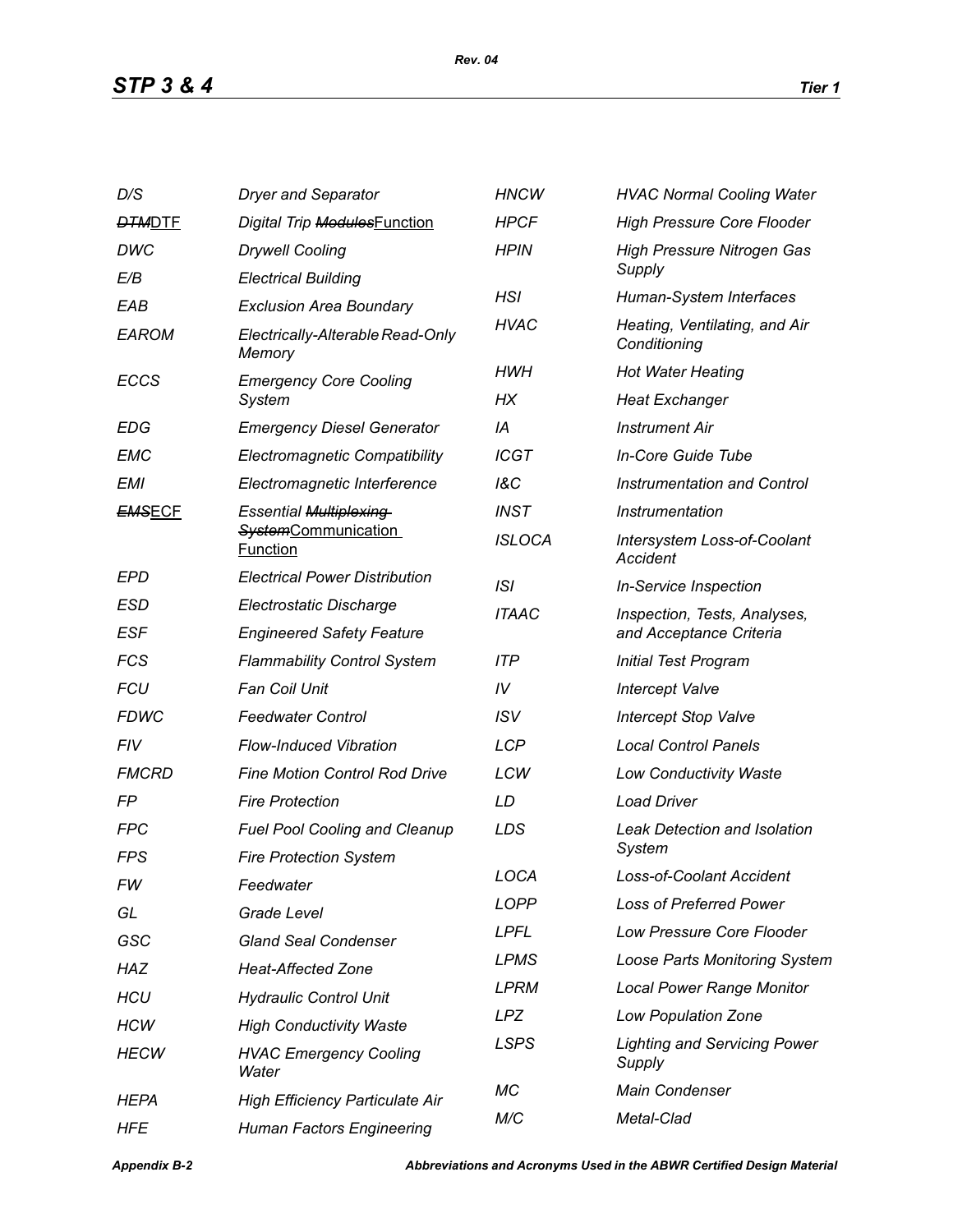| <b>MCAE</b>       | Main Control Area Envelope                                                  | <b>PCHS</b> | <b>Power Cycle Heat Sink</b>                            |
|-------------------|-----------------------------------------------------------------------------|-------------|---------------------------------------------------------|
| <b>MCC</b>        | <b>Motor Control Center</b>                                                 | <b>PCS</b>  | <b>Primary Containment System</b>                       |
| <b>MCES</b>       | <b>Main Condenser Evacuation</b><br>System                                  | <b>PIP</b>  | <b>Plant Investment Protection</b>                      |
|                   |                                                                             | <b>PMG</b>  | <b>Plant Main Generator</b>                             |
| <b>MCR</b>        | <b>Main Control Room</b>                                                    | <b>PRM</b>  | <b>Process Radiation Monitoring</b>                     |
| <b>MCRP</b>       | <b>Main Control Room Panels</b>                                             | <b>PROM</b> | Programmable Read-Only<br>Memory                        |
| ΜG                | <b>Motor Generator</b>                                                      |             |                                                         |
| <b>MOV</b>        | <b>Motor-Operated Valve</b>                                                 | PS          | <b>Pipe Space</b>                                       |
| MPT               | <b>Main Power Transformer</b>                                               | <b>PSW</b>  | Potable and Sanitary Water                              |
| <b>MRBM</b>       | <b>Multi-Channel Rod Block</b>                                              | R/B         | <b>Reactor Building</b>                                 |
|                   | Monitor                                                                     | <b>RAT</b>  | Reserve Auxiliary Transformer                           |
| MS<br><b>MSIV</b> | <b>Main Steam</b><br><b>Main Steam Isolation Valve</b>                      | <b>RCCV</b> | <b>Reinforced Concrete</b><br><b>Containment Vessel</b> |
| MSL               | <b>Main Steamline</b>                                                       | <b>RCIC</b> | <b>Reactor Core Isolation Cooling</b>                   |
| <b>MTSV</b>       | Main Turbine Stop Valve                                                     | <b>RCIS</b> | Rod Control and Information                             |
| МT                | <b>Main Turbine</b>                                                         |             | System                                                  |
| <b>MUWC</b>       | Make Up Water (Condensate)                                                  | <b>RCPB</b> | <b>Reactor Coolant Pressure</b><br>Boundary             |
| <b>MUWP</b>       | Make Up Water (Purified)                                                    | <b>RCW</b>  | <b>Reactor Building Cooling Water</b>                   |
| <b>MWP</b>        | <b>Makeup Water Preparation</b>                                             | <b>RFC</b>  | <b>Recirculation Flow Control</b>                       |
| <b>NBS</b>        | <b>Nuclear Boiler System</b>                                                | <b>RFI</b>  | Radio Frequency Interference                            |
| <b>NEMSNECF</b>   | Non-Essential Multiplexing<br><b>SystemCommunication</b><br><b>Function</b> | <b>RHR</b>  | <b>Residual Heat Removal</b>                            |
|                   |                                                                             | <b>RHX</b>  | <b>Regenerative HX</b>                                  |
| NMS               | <b>Neutron Monitoring System</b>                                            | <b>RIP</b>  | <b>Reactor Internal Pump</b>                            |
| <b>NPSH</b>       | <b>Net Positive Suction Head</b>                                            | RMU         | <b>Remote Multiplexing Unit</b>                         |
| <b>NRHX</b>       | Non-Regenerative HX                                                         | <b>RPS</b>  | <b>Reactor Protection System</b>                        |
| NSD               | Non-Radioactive Storm Drain                                                 | <b>RPV</b>  | <b>Reactor Pressure Vessel</b>                          |
| OGS               | Off-Gas System                                                              | <b>RRS</b>  | <b>Reactor Recirculation System</b>                     |
| OLU               | <b>Output Logic Unit</b>                                                    | <b>RSS</b>  | Remote Shutdown System                                  |
| <b>OPRM</b>       | <b>Oscillating Power Range</b><br>Monitor                                   | <b>RSW</b>  | <b>Reactor Service Water</b>                            |
|                   |                                                                             | RW/B        | <b>Radwaste Building</b>                                |
| OSC               | <b>Operational Support Center</b>                                           | <b>RX</b>   | Reactor                                                 |
| <b>OST</b>        | Oil Storage and Transfer                                                    | S/B         | Service Building                                        |
| P/C               | <b>Power Center</b>                                                         | S/P         | <b>Suppression Pool</b>                                 |
| <b>PASS</b>       | <b>Post-Accident Sampling</b><br>System                                     | <b>SA</b>   | Service Air                                             |